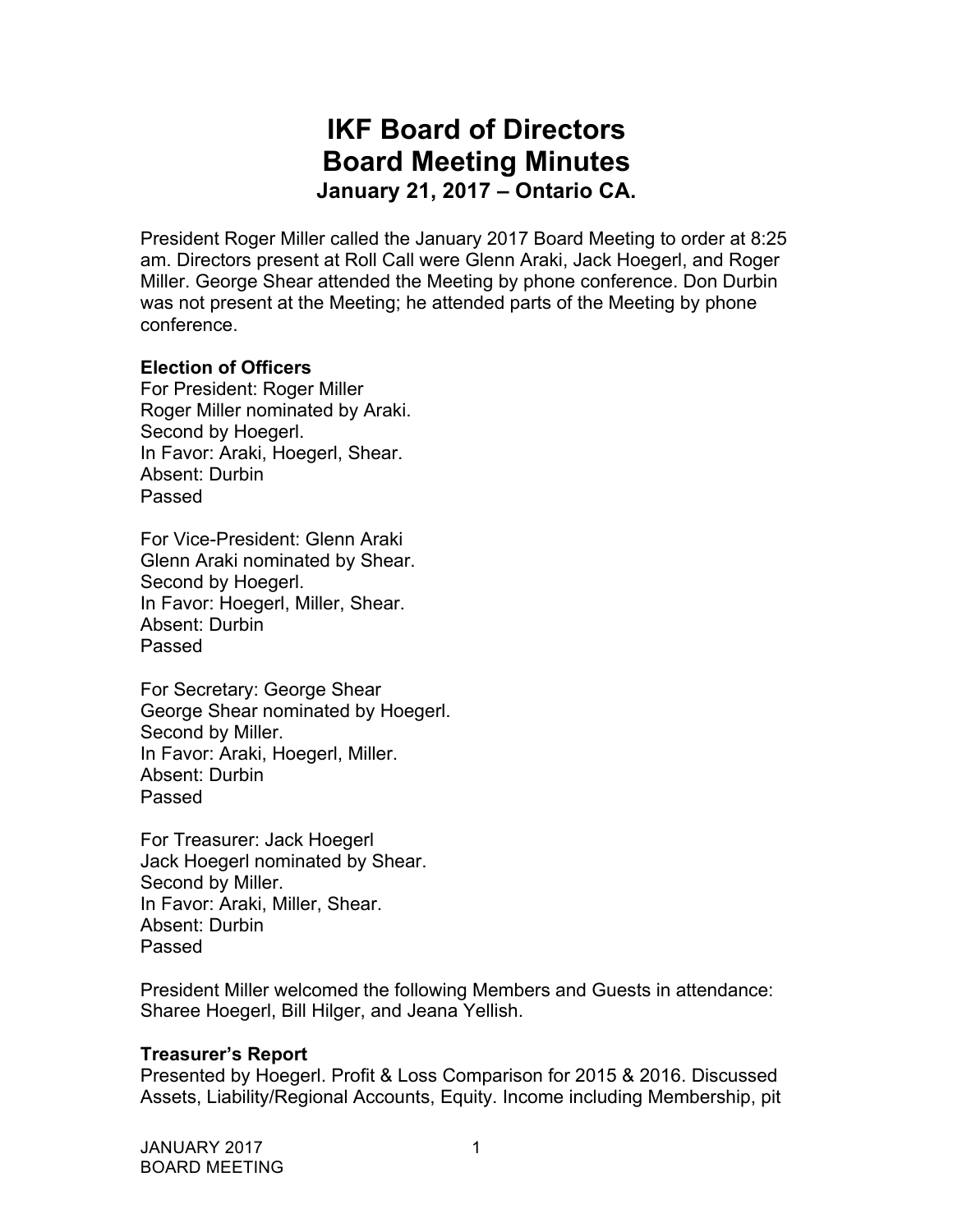pass sales. Expenses, Balance Sheet and Accounts Receivable Report were discussed. Board agrees to find ways to increase income.

Board discusses the 2017 IKF Rulebook / 2016 IKF Grand National Annual. Pleased with the publication and amount of pictures from the Grand National events. The IKF 60<sup>th</sup> Anniversary Sticker will be used at the 2017 IKF Grand **National** 

#### **2016 Top 5 Pit Pass Sales**

Miller reads the Top 5 2016 Track/Club Pit Pass Sales. Miller thanks the top tracks/clubs and states each of them will receive a free year of Track Sanctioning. Miller thanks all tracks for their support of the IKF.

Don Durbin joins the Meeting by phone conference.

#### **2017 Grand Nationals**

2 Cycle Sprint – Board discussed Committee, Venue, Event Dates.

Durbin exits the Meeting.

4 Cycle Sprint – Miller working with promoter.

- 2 Cycle Speedway / Speedway Midget Hoegerl working with promoter. Poplar Grove Speedway / Kamrar IA / July 12-14, 2017
- 4 Cycle Speedway Discussed classes / rules. Class Structure / Race Schedule submitted and approved below. Show Me Speedway / Downing MO / July 27-29, 2017
- Road Race Puget Sound Road Race Association The Ridge Motorsports Park / August 1-4, 2017

## **Appoint 2017 Grand National IKF Director in Charge & Tech Director**

|                                                    | <b>DIRECTOR IN CHARGE</b> | <b>TECH DIRECTOR</b> |
|----------------------------------------------------|---------------------------|----------------------|
| <b>2 CYCLE SPRINT</b>                              | Roger Miller              | John Motley          |
| <b>4 CYCLE SPRINT</b>                              | Roger Miller              | George Shear         |
| <b>2 CYCLE SPEEDWAY/</b><br><b>SPEEDWAY MIDGET</b> | Open                      | Jack Hoegerl         |
| <b>4 CYCLE SPEEDWAY</b>                            | Open                      | George Shear         |
| <b>ROAD RACE</b>                                   | Roger Miller              | <b>Tom Martinet</b>  |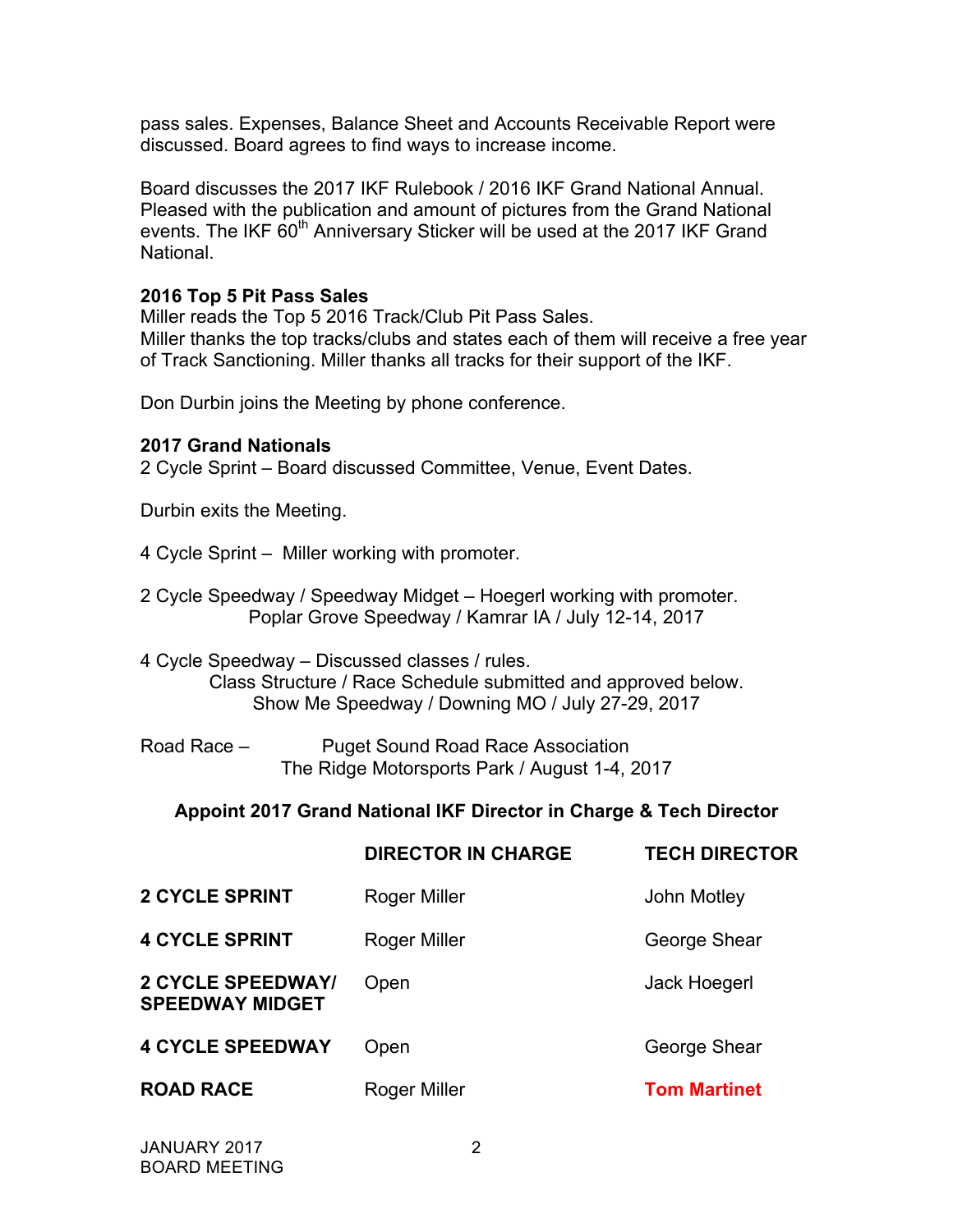Hoegerl requests names of the Tech Committee for the Road Race Grand National; matter to be discussed at the next Phone Board Meeting. Open appointments were Tabled for Discussion to the next Phone Board Meeting.

## **2017 IKF Grand National Local Option Classes & Race Schedules.**

2 Cycle Sprint and 4 Cycle Sprint are pending at this time.

Motion by Hoegerl to approve the following for the 2017 2 Cycle Speedway/Speedway Midget Grand National:

1. Local Option Classes Junior I Medium Midget Sportsman – No Experts Adult Wing Junior II Wing Cadet Wing Junior I Wing 2. Approval to run Open Tires in Section 402: Class #6 Yamaha KT100S LTD Class #13 Super Sportsman (Super Box) Second by Shear. In Favor: Araki, Hoegerl, Miller, Shear Absent: Durbin Passed

Motion by Shear to approve the following for the 2017 4 Cycle Speedway Grand National:

Local Option Classes and Race Schedule:

# **RACE DAY 1 JULY 28 Friday**

Junior 1 Medium Clone Money Friday (\$500, \$300, \$150, \$100, \$75) Junior 2 Medium Clone Money Friday (\$500, \$300, \$150, \$100, \$75) Adult Medium Clone Money Class Friday (\$500, \$300, \$150, \$100, \$75) Junior 1 Clone Medium Duffy Class Junior 2 Medium Clone Duffy Class Adult Medium Clone Duffy Class Briggs Animal Adult Heavy Duffy Briggs Animal Adult Super Heavy Duffy Class

# **RACE DAY 2 JULY 29th Saturday**

Junior 1 Clone Heavy Money Saturday (\$1000, \$500, \$250, \$150, \$100) Junior 2 Clone Heavy Money Saturday (\$1000, \$500, \$250, \$150, \$100) Adult Clone Heavy Money Class Saturday (\$1000, \$500, \$250, \$150, \$100) Junior 1 Clone Heavy Duffy Class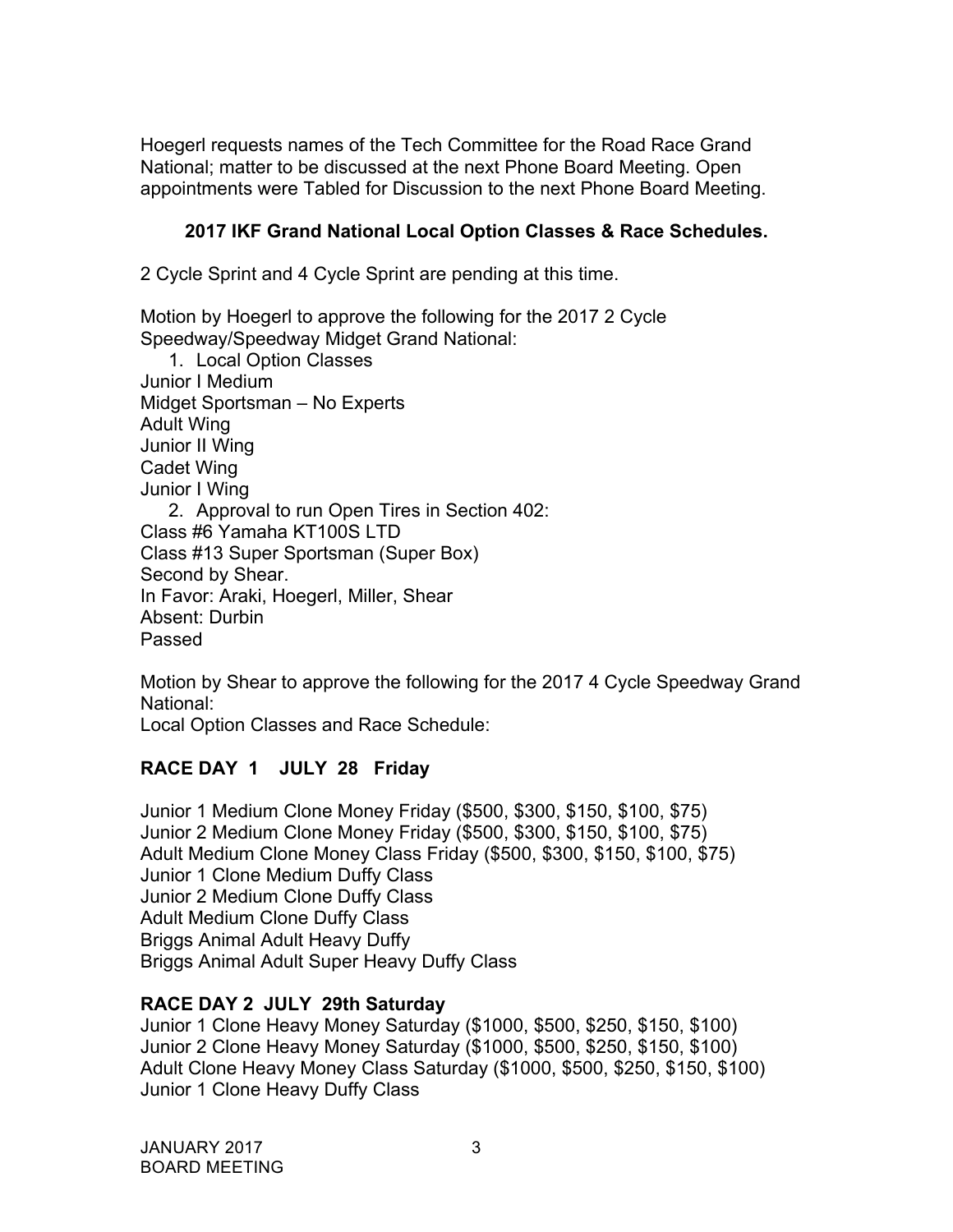Junior 2 Clone Heavy Duffy Class Adult Clone Heavy Duffy Class Sportsman Adult Clone Duffy Class Briggs Master 206 Duffy Class Second by Hoegerl. In Favor: Araki, Hoegerl, Miller, Shear Absent: Durbin Passed

Cristina Araki joins the Meeting.

Thomas Leal from Business Spring gives a Presentation on Marketing / Newsletters / Communications / to the Board. Questions / Answers / Discussion by Board and Mr. Leal. The Board thanks Mr. Leal for his time and work on the Presentation.

Miller to work on draft of changes to Sections 207 and 209 with input from the Board. Changes will be submitted as Proposals at the April Board Meeting.

Discussion by the Board regarding Age Exceptions.

Motion by Araki to approve the following change to Section 104.6.4 Exceptions Change all to read:

Section 104.6.4 Exceptions approved by SKUSA.

A Parent or Legal Guardian of a Competitor, who are both current IKF Members in good standing, and has received an Age Waiver/Exception from SKUSA may submit to the IKF Office, in writing, a Request for an Exception Form to be reviewed by the IKF Board of Directors.

The Request must include the following on the Form: Parent / Competitors Contact Information including Email Address Copy of other Organization approval to be verified IKF Membership # and Expiration Date Driver Name and Relationship to Requestor Driver Date of Birth and Current Age Class / Classes wishing to participate in Drivers experience in Karting Reason for the Exception Request Any additional information to help the Board understand the Request \$50.00 Non-Refundable Application Fee

Upon receipt of all above information, the Request for Exception Form will be sent to the IKF Board of Directors for review. A decision will be made within 10 days and returned to the Requestor. Second by Shear. In Favor: Araki, Miller, Shear Opposed: Hoegerl